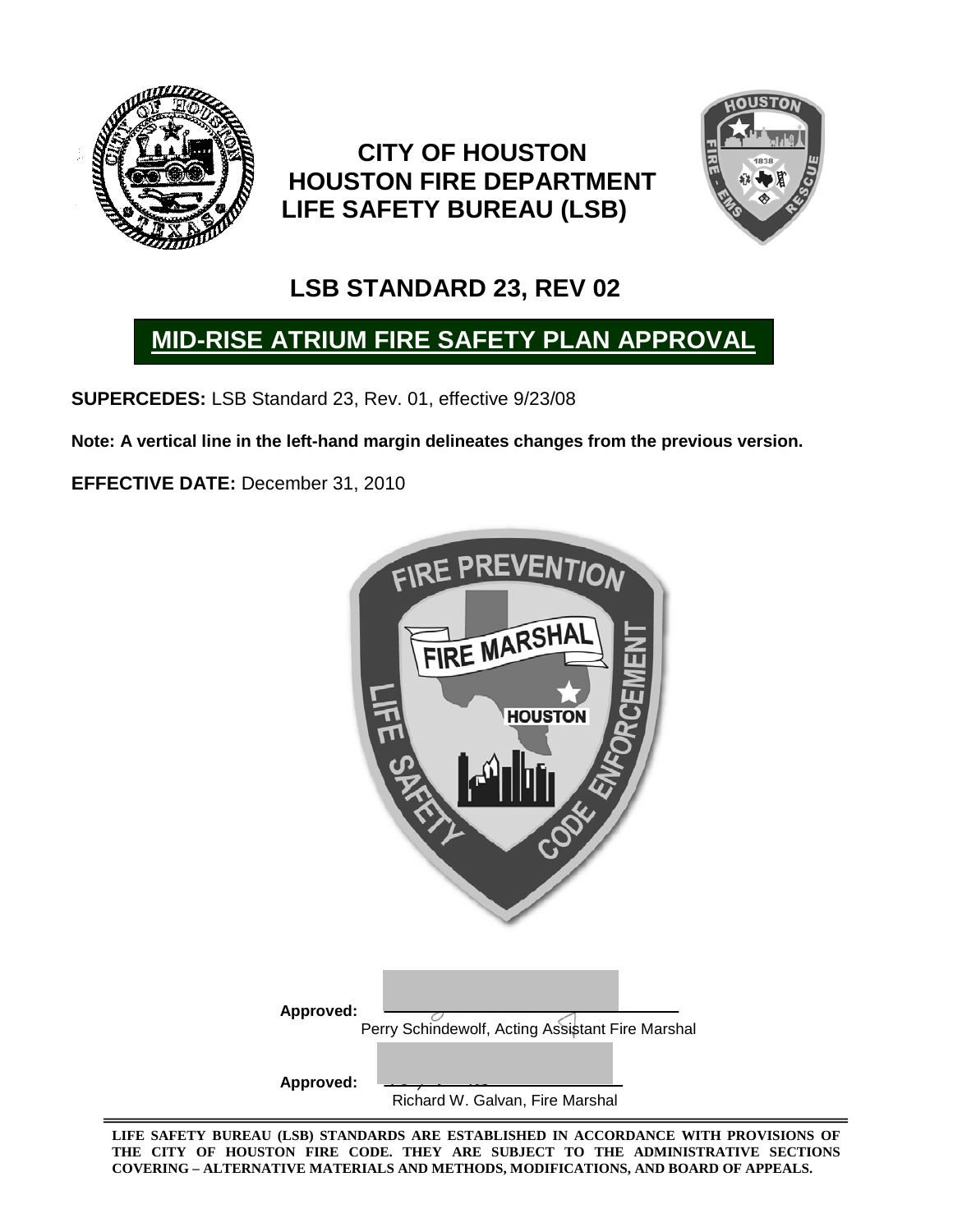### **Table of Contents**

| SECTION 23.4 --- COMPONENTS OF FIRE SAFETY TRAINING AND                 |  |
|-------------------------------------------------------------------------|--|
|                                                                         |  |
|                                                                         |  |
| SECTION 23.5 --- PROPERTY MANAGEMENT CONSULTATION3                      |  |
|                                                                         |  |
|                                                                         |  |
|                                                                         |  |
| 23.6.2 Elements of Mid-Rise Atrium Fire Warden Certification training 4 |  |
|                                                                         |  |
|                                                                         |  |
|                                                                         |  |
|                                                                         |  |
|                                                                         |  |
|                                                                         |  |
|                                                                         |  |
|                                                                         |  |
|                                                                         |  |
|                                                                         |  |
|                                                                         |  |
|                                                                         |  |
|                                                                         |  |
|                                                                         |  |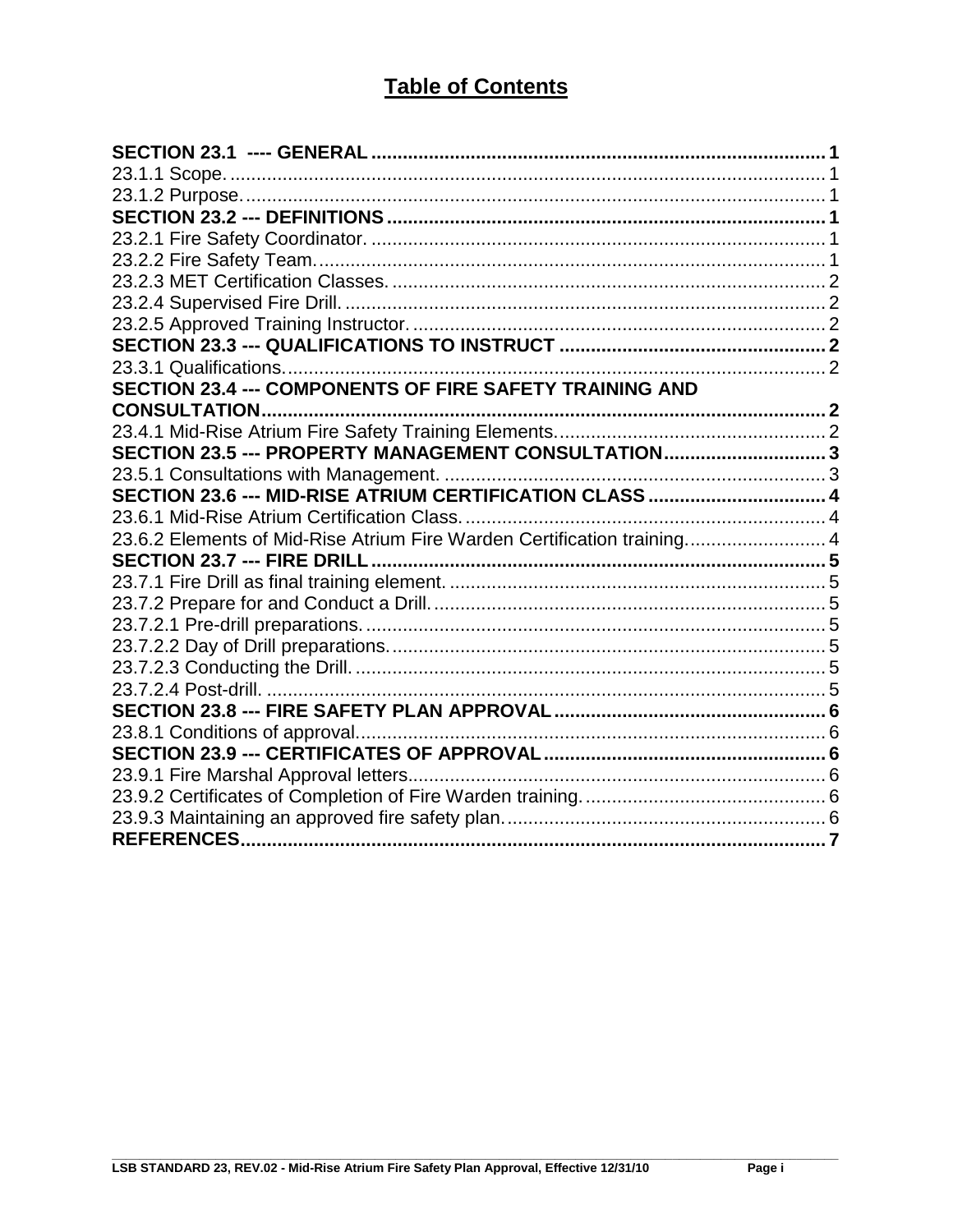#### **LSB STANDARD 23, REV. 02**

#### **MID-RISE ATRIUM FIRE SAFETY PLAN APPROVAL**

#### <span id="page-2-1"></span><span id="page-2-0"></span>**SECTION 23.1 ---- GENERAL**

#### **23.1.1 Scope.**

This standard shall apply to all persons seeking to provide mid-rise Atrium fire safety training and Mid-Rise Atrium fire safety plan approvals within the City of Houston in accordance with the *City of Houston Fire Code* (*Fire Code*).

All Mid Rise Atrium Buildings shall comply with all applicable Fire and Building Codes including ordinances that require alarm or sprinkler retrofit.

Prior to compliance with the required retrofit deadline, mandated by city ordinance, all Mid Rise Atrium Buildings shall provide adequate temporary measures to accommodate all fire wardens with a means to alarm the building.

Acceptable measures will include whistles, public address systems, bullhorn, air-horn noise emitting canisters or other temporary measure as approved by the Fire Marshal. Temporary measure shall be universally applied within each Mid Rise Atrium Buildings. The use of any such temporary devices will be introduced in training, included into the written plan, along with the intentions to transition to the alarm/sprinkler retrofit ordinance.

Training in temporary and alarm/sprinkler retrofit will be determined to be effective by successful completion of a supervised fire drill by an approved instructor.

#### <span id="page-2-2"></span>**23.1.2 Purpose.**

This standard shall provide minimum guidelines for Mid-rise Evacuation Training (MET) as mandated by LSB Standard 24, "Mid-Rise Atrium Fire Safety Plans" that requires approval by the Fire Marshal.

#### <span id="page-2-4"></span><span id="page-2-3"></span>**SECTION 23.2 --- DEFINITIONS**

#### **23.2.1 Fire Safety Coordinator***.*

The Fire Safety Coordinator is the representative of the owner and/ or management company of a mid-rise atrium building who is mandated by the Fire Marshal, to implement and manage all the requirements of the Fire Safety Plan. The Fire Safety Coordinator is not required to be a tenant of the building and may manage more than one mid rise atrium provided that all the fire safety plan requirements are successfully implemented at each location.

#### <span id="page-2-5"></span>**23.2.2 Fire Safety Team***.*

The Fire Safety Coordinator and Fire Wardens as specified in the approved safety plan, comprise the Fire Safety Team. The members of the Fire Safety Team shall attend required MET for certification and possess a MET certificate signed by the Fire Marshal.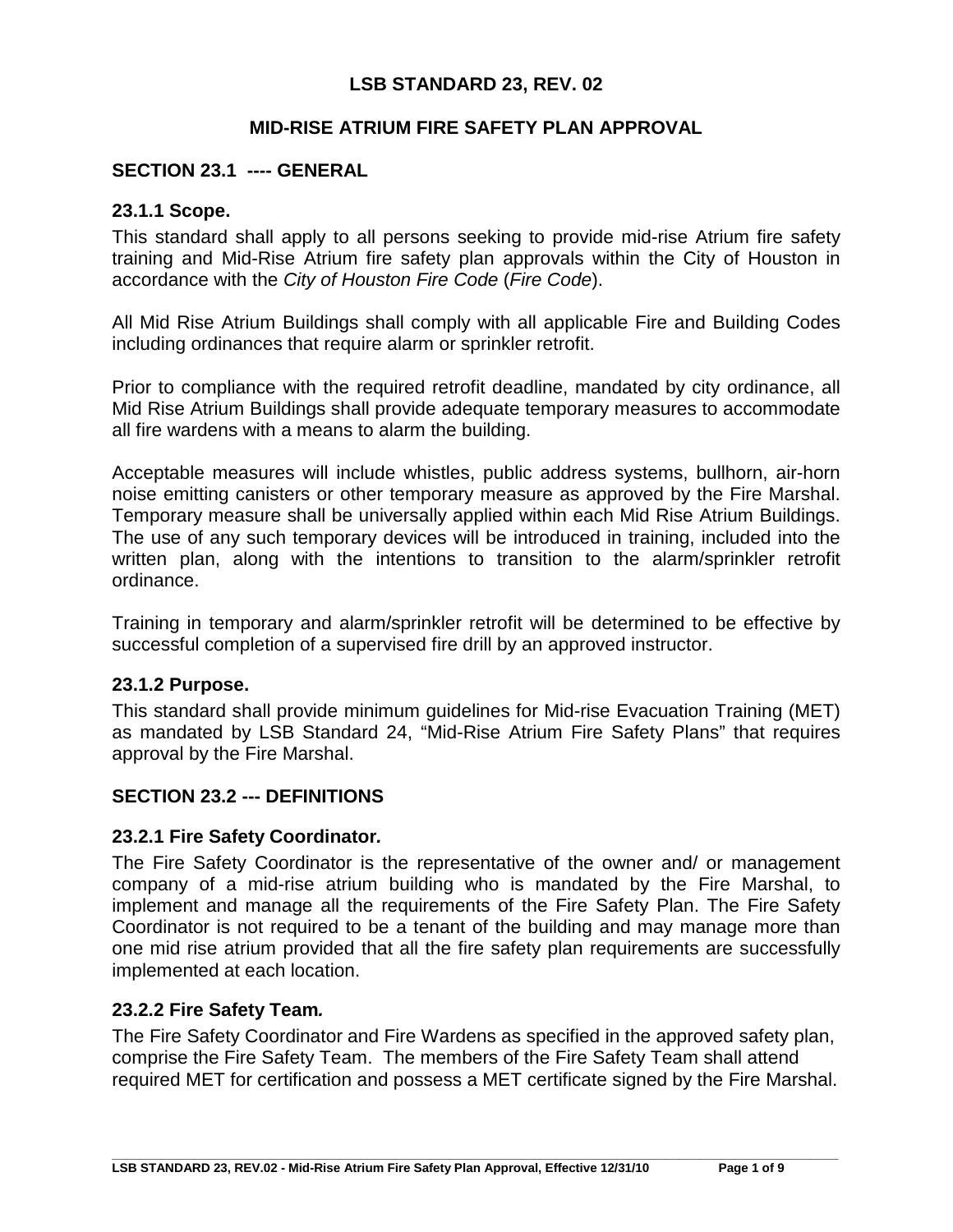#### <span id="page-3-0"></span>**23.2.3 MET Certification Classes.**

Classes for MET certification training shall be provided to the Fire Safety Coordinator, tenant designated Fire Wardens, all property management employees, staff and/or contract personnel, by an instructor approved by the Fire Marshal to certify that they have been trained in accordance with the requirements of the City of Houston Fire Code and this standard.

#### <span id="page-3-1"></span>**23.2.4 Supervised Fire Drill.**

A planned fire drill performed under supervision of an approved training instructor.

#### <span id="page-3-2"></span>**23.2.5 Approved Training Instructor.**

A qualified individual approved in accordance with Section 23.3.1, of this Standard, to instruct Mid-Rise Atrium safety to attain fire safety plan approval by the Fire Marshal.

#### <span id="page-3-3"></span>**SECTION 23.3 --- QUALIFICATIONS TO INSTRUCT**

#### <span id="page-3-4"></span>**23.3.1 Qualifications.**

Qualifications of individuals to instruct mid-rise atrium fire safety in accordance with requirements of the *Fire Code* shall meet all the following requirements as set forth below, and be acceptable to the Fire Marshal:

- 1. Background in the fire service or related fire safety field:
	- a. Certified firefighter by the Texas Commission on Fire Protection, fire protection engineer, or combination thereof, for a minimum of 10 years, *or*
	- b. Fire/life safety director, with a minimum of 10 years experience in high-rise occupancies, or
	- c. Building manager or engineer with a minimum of 15 years experience in high-rise occupancies.
- 2. Possess at minimum a Level I (Basic) Instructor or Teaching Certification issued by:
	- a. an accredited educational institution, *or*
	- b. certified fire training academy, *or*
	- c. Texas instructor certificate or equivalent credentials.
- 3. Demonstrate working knowledge of applicable City of Houston Codes and Ordinances.

**Exception:** Required training of building Fire Wardens *only* may be performed by persons who meet qualifications 1 and 3 above. Those individuals shall submit a letter to the Fire Marshal requesting approval to train along with proof of their qualifications.

#### <span id="page-3-5"></span>**SECTION 23.4 --- COMPONENTS OF FIRE SAFETY TRAINING AND CONSULTATION**

#### <span id="page-3-6"></span>**23.4.1 Mid-Rise Atrium Fire Safety Training Elements***.*

Mid-Rise Atrium fire safety plans require the completion of all of the following three essential training elements:

- 1. Consultation with property management,
- 2. Fire Warden Mid-Rise Atrium certification class, and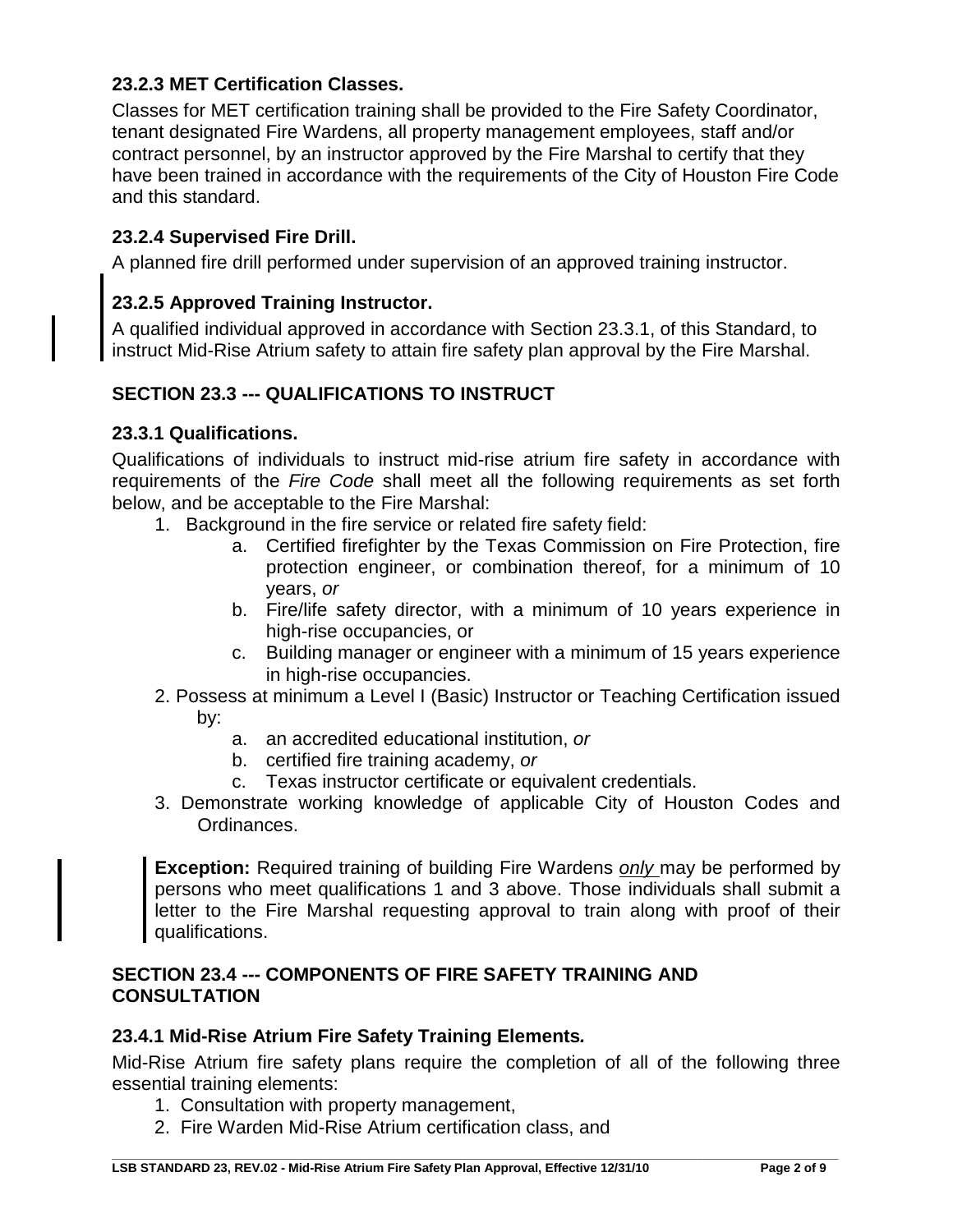3. Completion of supervised fire drill.

#### <span id="page-4-0"></span>**SECTION 23.5 --- PROPERTY MANAGEMENT CONSULTATION**

#### <span id="page-4-1"></span>**23.5.1 Consultations with Management.**

The following elements shall be covered during consultations with property management personnel:

- 1. All Mid-Rise Atrium buildings within the City of Houston must have a Fire Marshal approved Mid-Rise Atrium Fire Safety Plan.
- 2. What is required to receive and maintain a Fire Marshal approved Fire Safety Plan.
- 3. Provide a copy of and explain HFD Standard 24, "Mid-Rise Atrium Fire Safety Plan".
- 4. Review a sample copy of the Houston Fire Department standard fire safety plan specific to applicable occupancy. (i.e.: Mid-Rise Atrium Office Plan, Mid-Rise Atrium Condominium and Apartment Plan, or Mid-Rise Atrium Hotel Plan). Explain in detail how the plan should be implemented and how to provide necessary information concerning operation of the building's fire and life-safety systems operate.
- 5. Property management is responsible for disseminating appropriate information regarding the Mid-Rise Atrium Fire Safety Plan to the people within their building.
- 6. Provide copy of and discuss Fire Marshal's letter, "Burning Issues."
- 7. Certification training is required for all Mid-Rise Atrium property management staff, employees, contract personnel and all tenant Fire Wardens.
- 8. Discuss the responsibilities of and train the Fire Safety Coordinator(s) to manage the approved emergency plans and procedures. Including the following:
	- a. That the Fire Wardens will notify the fire department of alarms and any known existing conditions without delay.
	- b. Explain how and when to maintain all applicable building fire safety equipment and systems to minimize the emergency's effect on the occupants, the building and responding fire department personnel.
	- c. Convey to the Fire Safety Coordinators the administration of appropriate public address announcements if applicable.
	- d. Instruct that the Fire Wardens:
		- 1) Call the Fire Department,
		- 2) Meet the arriving fire department personnel if they have pertinent information to communicate to the Fire Department.
- 9. Discuss notification of Answering Service as to the requirements for reporting of automatic fire alarms in accordance with the City of Houston Fire Code.
- 10.Provide sample copy of and discuss the Fire Marshal's approved fire alarm recording messages if applicable.
- 11.Provide sample copy of and discuss Building Information Sheet.
- 12.Provide copy of the Fire Marshal's letter, "Fire Alarm System Maintenance During Construction In High-Rise Buildings", and discuss "false" fire alarms due to construction work being performed within buildings.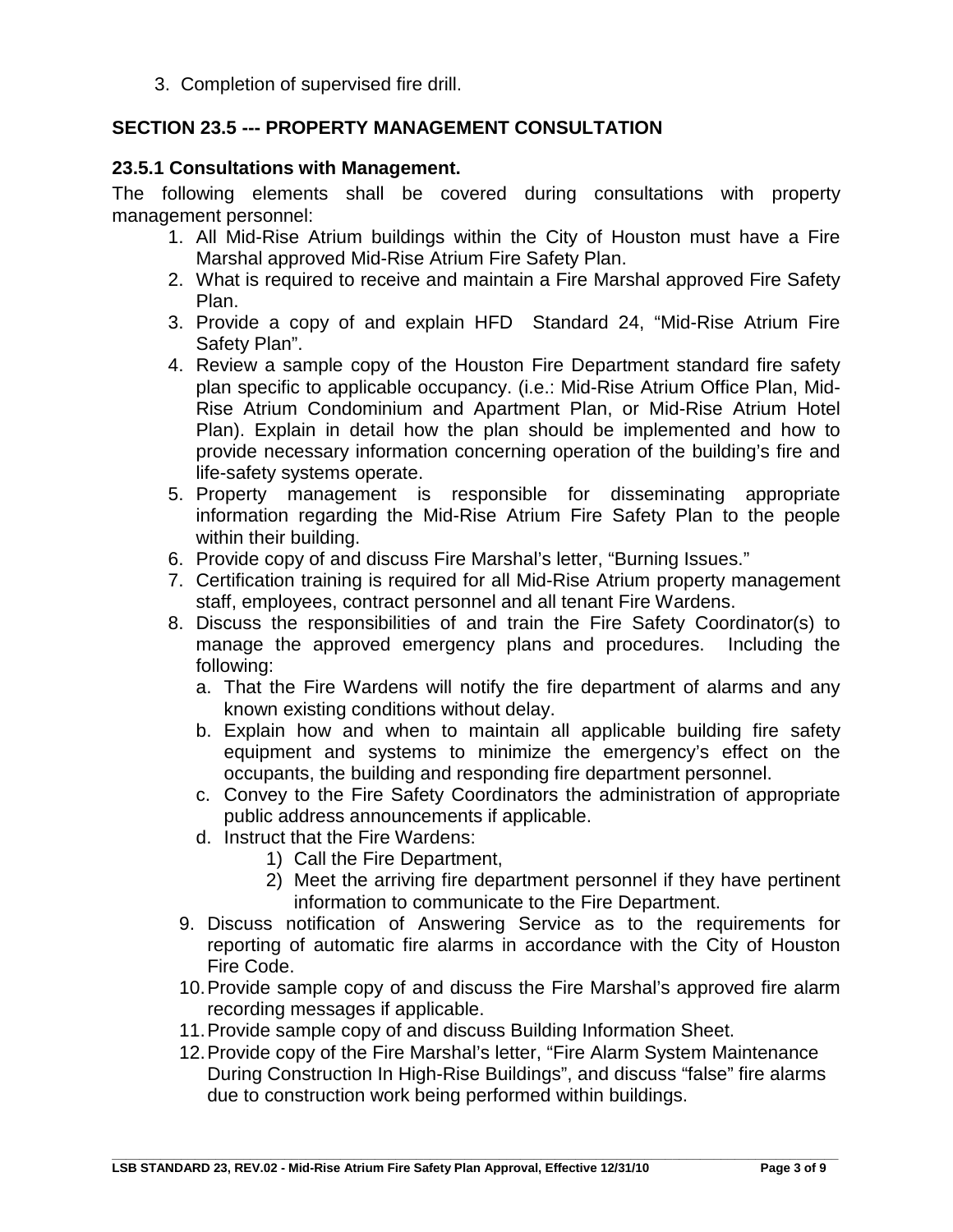- 13.Discuss the provisions City of Houston's *False Alarm Ordinance* as may apply to the particular occupancy in question.
- 14.Discuss fire drill procedures and the importance of tenants notifications in advance of any planned fire drill.
- 15.Provide sample letters for fire drill and fire warden certification participation.
- 16.Discuss the number of fire wardens required per code and set a date for the Fire Warden training if possible.

#### <span id="page-5-0"></span>**SECTION 23.6 --- MID-RISE ATRIUM CERTIFICATION CLASS**

#### <span id="page-5-1"></span>**23.6.1 Mid-Rise Atrium Certification Class.**

Attendance at a Mid-Rise Atrium Certification Class is required for all Mid-Rise Atrium tenant Fire Wardens and appropriate property management employees, staff and/or contract personnel.

#### <span id="page-5-2"></span>**23.6.2 Elements of Mid-Rise Atrium Fire Warden Certification training.**

Mid-Rise Atrium Fire Warden Certification training shall include, at a minimum, the following elements:

- 1. All Mid-Rise Atrium buildings within the City of Houston must have a Fire Marshal approved fire safety plan.
- 2. Explain that the Fire Safety Coordinator is responsible for disseminating appropriate information regarding the Mid-Rise Atrium Fire Safety Plan to the people within their building.
- 3. Explain the building's fire safety features; fire alarm system automatic and manual operation, audible and visual alarms, public address system operations, emergency generator and/or lighting, etc.
- 4. The Fire Safety Coordinator is responsible to provide an adequate facility large enough to train all the required fire wardens in each Mid Rise Atrium building.
- 5. Explain Elevator functions and their dangers, shunt trips, elevator recall, "alternate floor" response, service elevators, etc.
- 6. Explain automatic fire sprinkler systems and their effectiveness.
- 7. Explain dangers of fire fighting and how it is best to close the door to confine the fire, notify everyone and "Get Out, Never Go Back In." Leave fire fighting to the professionals.
- 8. Discuss the uses and hazards of portable fire extinguishers and tenant fire hoses. When possible, provide demonstration and practice on the safe and effective use of portable fire extinguishers.
- 9. Discuss the role of the Fire Safety Coordinator.
- 10.Discuss the role of the Fire Wardens in the event of a fire or fire alarm.
- 11.Discuss in detail the fire plan's "Procedures for Reporting Fires and Fire Alarms".
- 12.Discussion on how fires can quickly spread, the movement of smoke within buildings and the effects on the human body. Emphasize the need to get down and stay down low in a fire situation.
- 13.Discuss the "Delay of Alarm" and present examples in history.
- 14.Discuss the cause and effect of panic during fire situations.
- 15.Discuss smoke detector use, functions and the location of detectors in relation to early or delayed detection.
- 16.Discuss fire prevention, safety, and pre-fire planning on the job.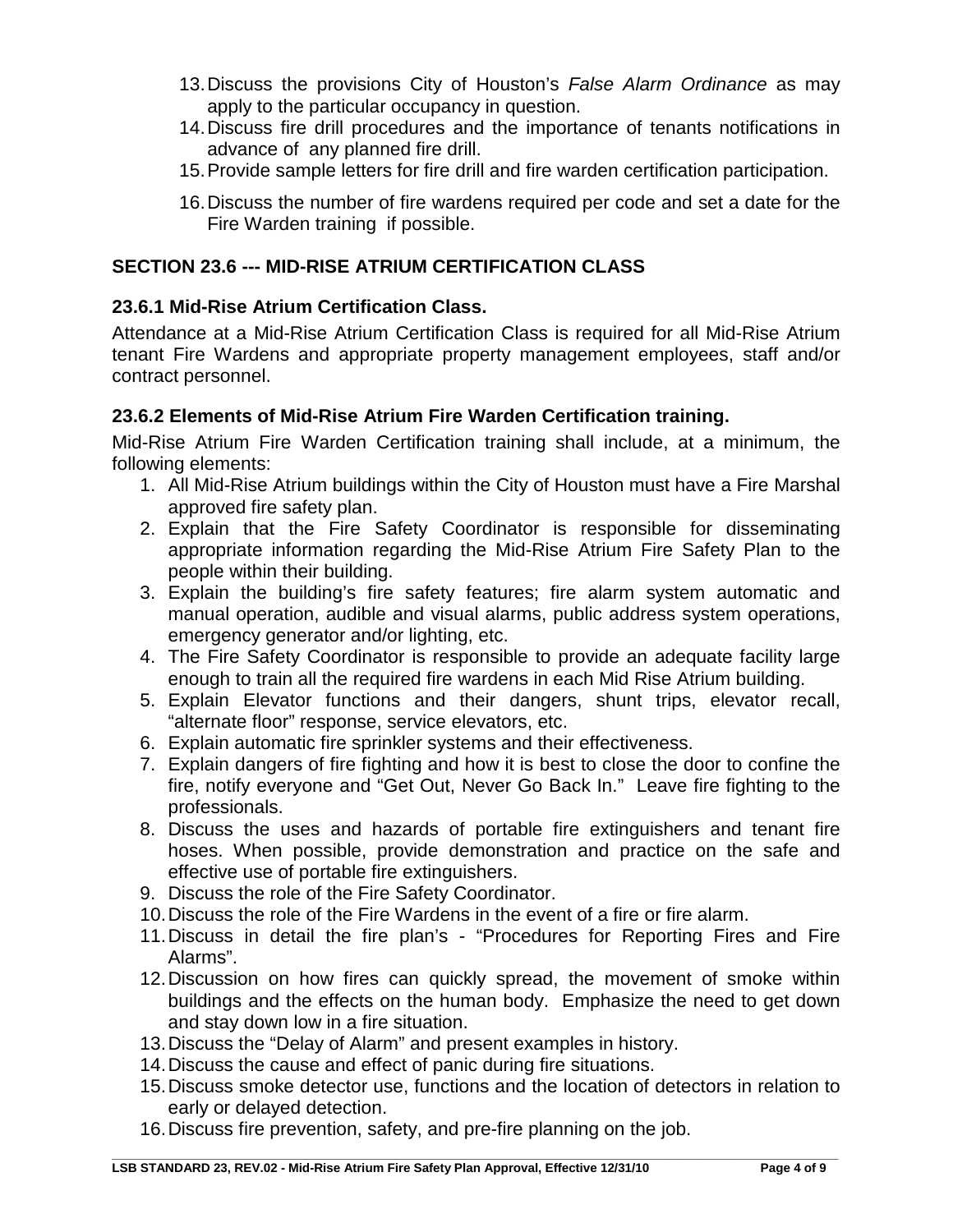- 17.Discuss the planned fire drill to be conducted within the Mid-Rise Atrium building and what it may entail.
- 18.Discuss fire department responses and need to notify the fire department of any changes in conditions.
- 19.Explain how smoke spreads in an atrium building and the need for immediate evacuation and the limits and feasibility of areas of refuge within the atrium building.
- 20.Discuss "Compartmentalization" floor and ceiling assemblies, inside doors, hallway walls and doors, stair doors, stair ratings, and stair pressurization.
- 21.Discuss general fire safety and pre-fire planning in the home (E.D.I.T.H. or similar fire safety programs).

#### <span id="page-6-0"></span>**SECTION 23.7 --- FIRE DRILL**

#### <span id="page-6-1"></span>**23.7.1 Fire Drill as final training element.**

<span id="page-6-2"></span>The final step in the plan approval process is a supervised fire drill.

#### **23.7.2 Prepare for and Conduct a Drill.**

The following steps shall be taken to prepare for, conduct, and review the effectiveness of a fire drill.

#### <span id="page-6-3"></span>**23.7.2.1 Pre-drill preparations.**

- 1. The Fire Safety Coordinator shall provide all of the tenants on every floor with written notification of the intent to conduct a fire drill in advance of the date chosen by management.
- 2. It is recommended that property management arrange for representatives from the fire alarm and elevator service companies to be present at the building at the time of the fire drill when possible.

#### <span id="page-6-4"></span>**23.7.2.2 Day of Drill preparations.**

- 1. It is recommended that property management again provide means for the notification of tenants and visitors to the building as to the specific time of the planned fire drill.
- 2. Property management shall notify their fire alarm monitoring services (where applicable) and the fire department emergency communication center in advance, of the planned fire drill. The UL monitoring station shall be told to NOT call the fire department during the time of the fire drill.

#### <span id="page-6-5"></span>**23.7.2.3 Conducting the Drill.**

- 1. At the previously announced start time, the building or the selected floors within the building should be put into alarm.
- 2. All elevators should be placed in Fire Service Recall (Phase-I Fire Service) to recall to their designated floor(s).
- 3. Design the fire drill to spot check building systems operation to see if they will function properly.

#### <span id="page-6-6"></span>**23.7.2.4 Post-drill.**

1. At the conclusion of the drill, property management shall immediately notify their fire alarm monitoring services (where applicable) and the fire department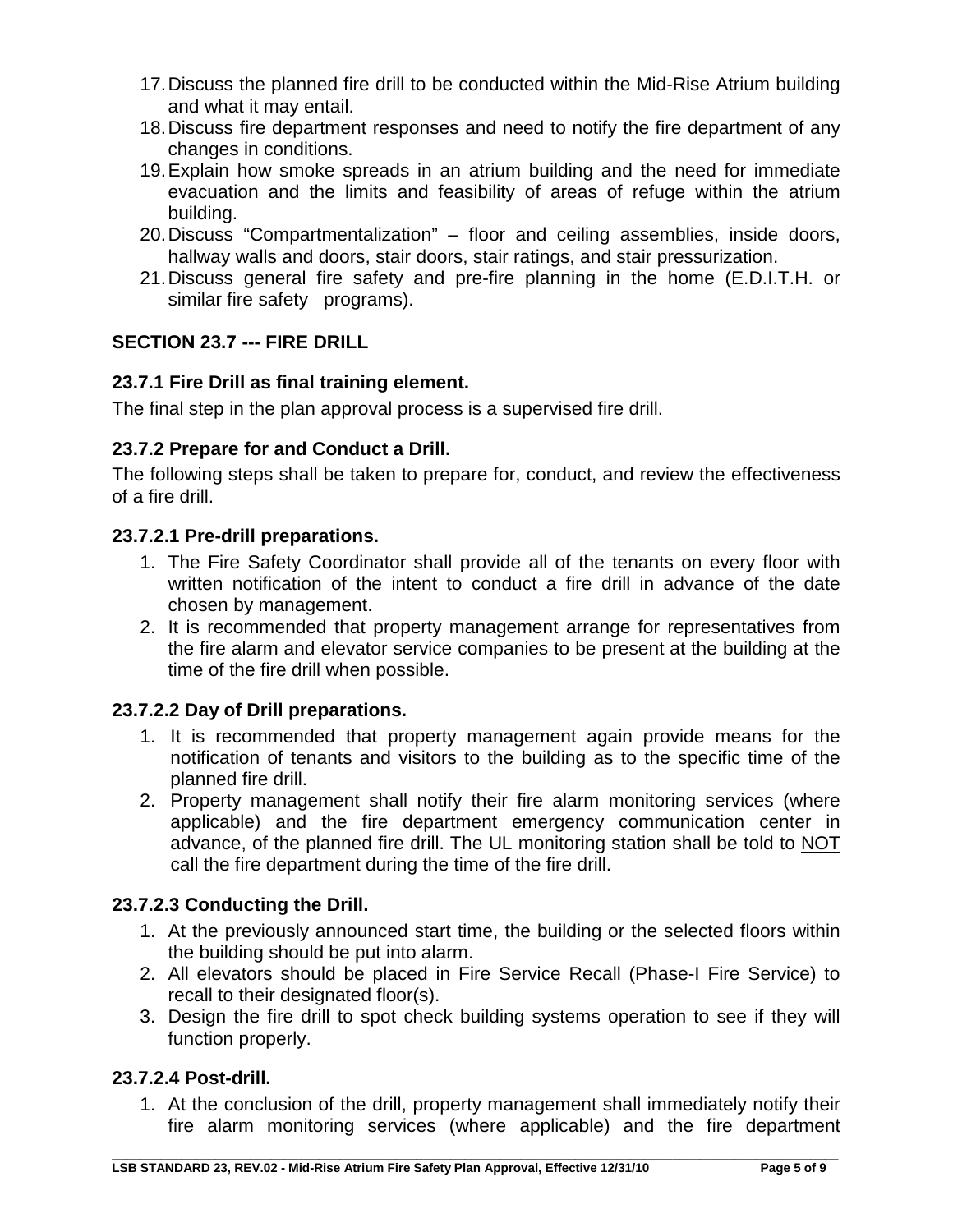emergency communication center, that the fire drill has concluded and that the building is to be placed back on fire alarm monitoring status.

- 2. A post-fire drill review should be conducted to analyze the effectiveness of the fire drill and resolve any problems encountered.
- 3. Recommendations should be made on how additional training can improve performance.

#### <span id="page-7-0"></span>**SECTION 23.8 --- FIRE SAFETY PLAN APPROVAL**

#### <span id="page-7-1"></span>**23.8.1 Conditions of approval.**

Approval of a fire safety plan by the Fire Marshal is contingent upon completion of the following:

- 1. Completion of all required training elements.
- 2. Completion of a standard fire safety plan with adequate number of trained Fire Wardens.
- 3. Building management and personnel demonstrating adequate knowledge and performance of emergency procedures and basic operation of building's emergency systems.

#### <span id="page-7-2"></span>**SECTION 23.9 --- CERTIFICATES OF APPROVAL**

#### <span id="page-7-3"></span>**23.9.1 Fire Marshal Approval letters.**

Once Property Management has completed all of the requirements covered within this standard, a letter requesting approval shall be prepared and submitted to the Fire Marshal for approval by the individual(s) approved to provide such training. Upon receipt of the request letter and approval by the Fire Marshal, the Fire Marshal will issue a letter or certificate of approval for that building.

#### <span id="page-7-4"></span>**23.9.2 Certificates of Completion of Fire Warden training.**

A certificate of satisfactory course completion shall be issued by individuals providing Fire Marshal approved Fire Warden training. Provision and distribution of certificates are solely the responsibility of those individuals providing the class instruction. A copy of such certificate shall be submitted to the Fire Marshal for prior approval. The design of the certificate shall be sufficiently different so as not to be confused with those issued by the Houston Fire Department. Each certificate shall include the recipient's name, the instructor's name and date of the class written or printed legibly on it, and shall be considered valid for a period of 5 years from the class date.

#### <span id="page-7-5"></span>**23.9.3 Maintaining an approved fire safety plan.**

Fire Safety Plan approvals are maintained for a period of 2 years, unless any of the following conditions should occur:

- 1. Change of Fire Safety Coordinator, unless site certified within less than 30 days of change, o*r*
- 2. The minimum required number of Fire Wardens lack certification, *or*
- *3.* Change of building's occupancy classification, *or*
- 4. Plan becomes outdated due to age or changes in City of Houston codes, ordinances or standards.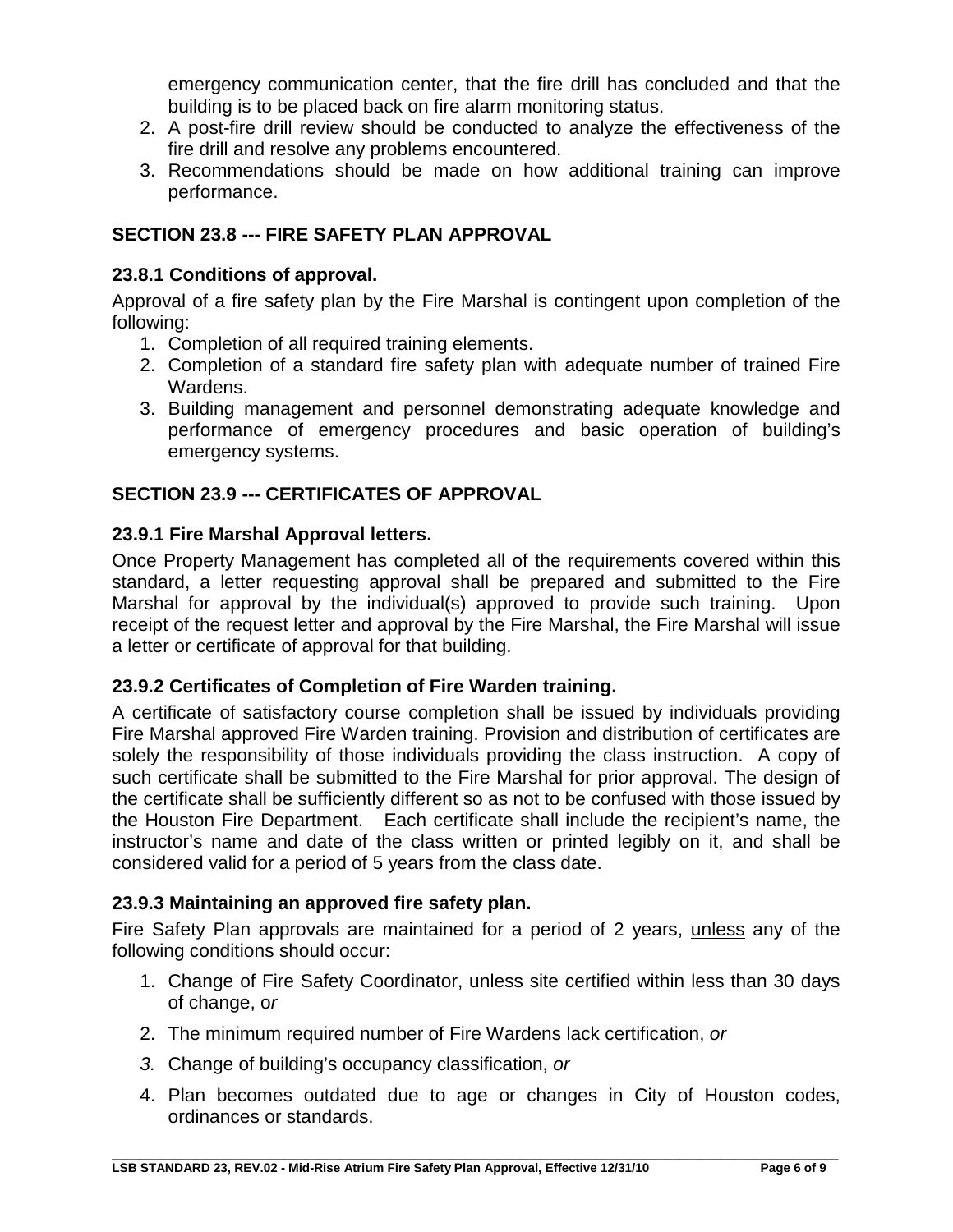#### <span id="page-8-0"></span>**REFERENCES**

 $\mathsf{l}$ 

- 1. City of Houston *Fire Code*, International Fire Code, 2006 edition, as amended
- 2. Life Safety-Bureau (LSB) Standard 06, "Fire Depository Boxes"
- 3. Life Safety-Bureau (LSB) Standard 24, "Mid-Rise Atrium Fire Safety Plans"
- 4. Life Safety Bureau (LSB) Standard 08, "Fire Drills"
- 5. Fire Marshal's Letter, *"Burning Issues"*,
- 6. Fire Marshal's Letter, "Fire Alarm System Maintenance During Construction In Mid-rise Atrium Buildings",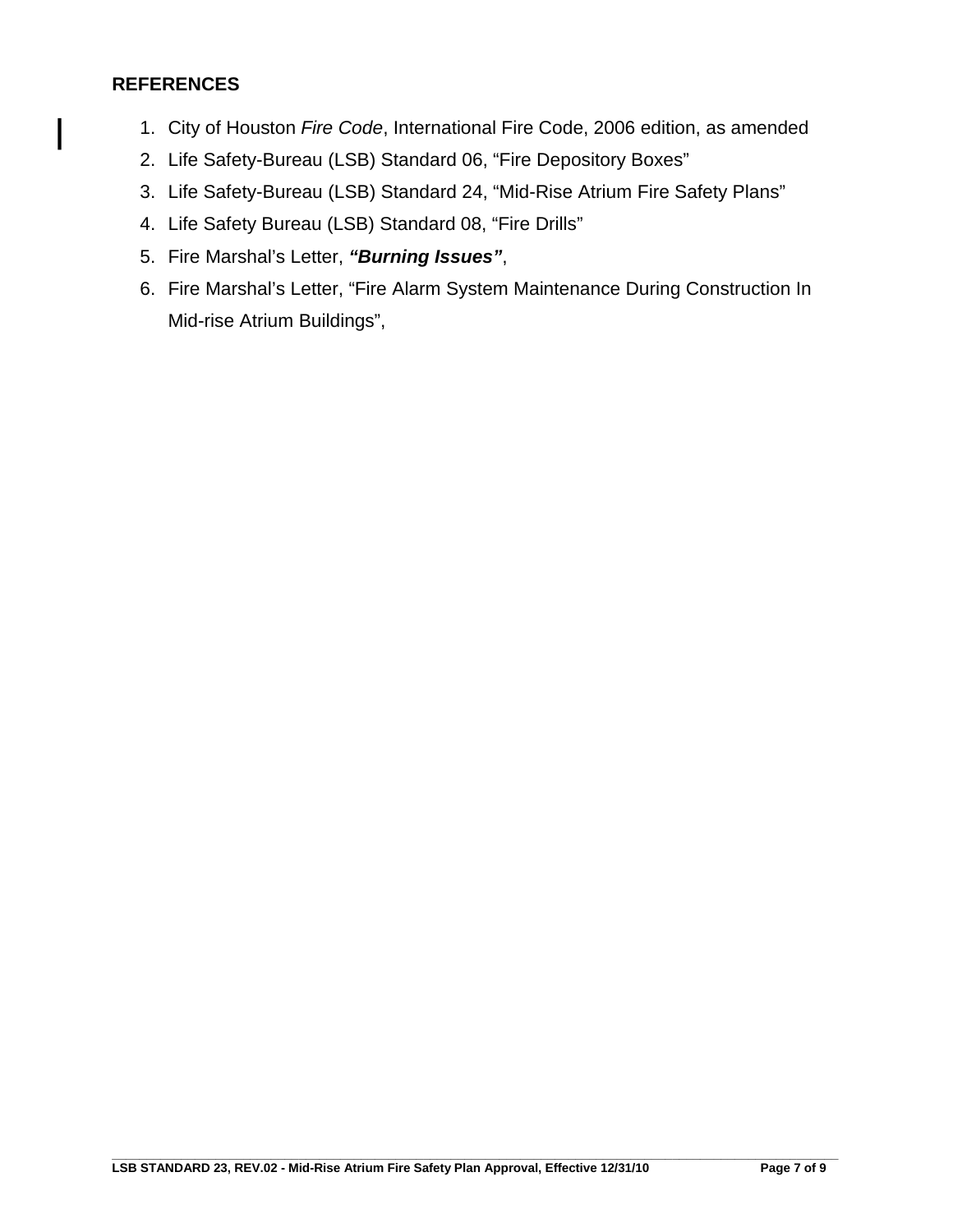

**Fire Department** 

## *BURNING ISSUES*

### **PROCEDURES FOR TRANSMITTING AUTOMATIC FIRE ALARMS**

*Effective December 31, 2010*

It has come to my attention that there is some confusion as to the proper procedures for transmitting automatic fire alarms to the Houston Fire Department. Let me clarify this procedure by referring to Chapter 4, Section 401.3 of the City of Houston Fire Code (*Fire Code*).

Section 401.3 of the *Fire Code* states: *"In the event an unwanted fire occurs or upon the discovery of a fire, smoke or authorized release of flammable or hazardous materials on any property, the owner or occupant shall immediately report such condition to the fire department. Building employees and tenants shall implement the appropriate emergency plans and procedures and notify the Fire Department as soon as notice can safely be given. No person shall, by verbal or written directive, require any delay in the reporting of a fire to the fire department."*

Simply stated, the first action taken by building personnel responsible for safety evacuation, is to call 9-1-1 immediately upon receipt or knowledge of an alarm or any suspicion of fire. This shall be the first step in your evacuation plan. UL Listed central receiving stations and second-party monitoring companies shall also immediately relay any signal they receive from a subscriber building without delay to this department.

After the initial transmission of the alarm to this department, any secondary qualifying information such as a determination of a false alarm may be relayed to our emergency communication center; we will make the determination as to the proper emergency equipment response at that time.

Any occupancy or receiving station found guilty of delaying or otherwise suppressing the immediate relay of alarms or reports in their facility, will not only subject themselves to the full liability of any unnecessary damage or loss of life resulting from that delay, but will also receive a citation issued by a Fire Inspector. Fines range from \$500 to \$2000 for each violation of the aforementioned City Ordinance.

Also remember that alarm systems are required to be in proper working order at all times; repeated alarms due to malfunction or inoperative alarm systems must be corrected by responsible parties.

I know that you are as concerned as we here at the Houston Fire Department with the safety of personnel and guests at your facility. Working together, we can make a difference through quicker response, which is imperative in any emergency where human life and property are at risk.

Richard Galvan Fire Marshal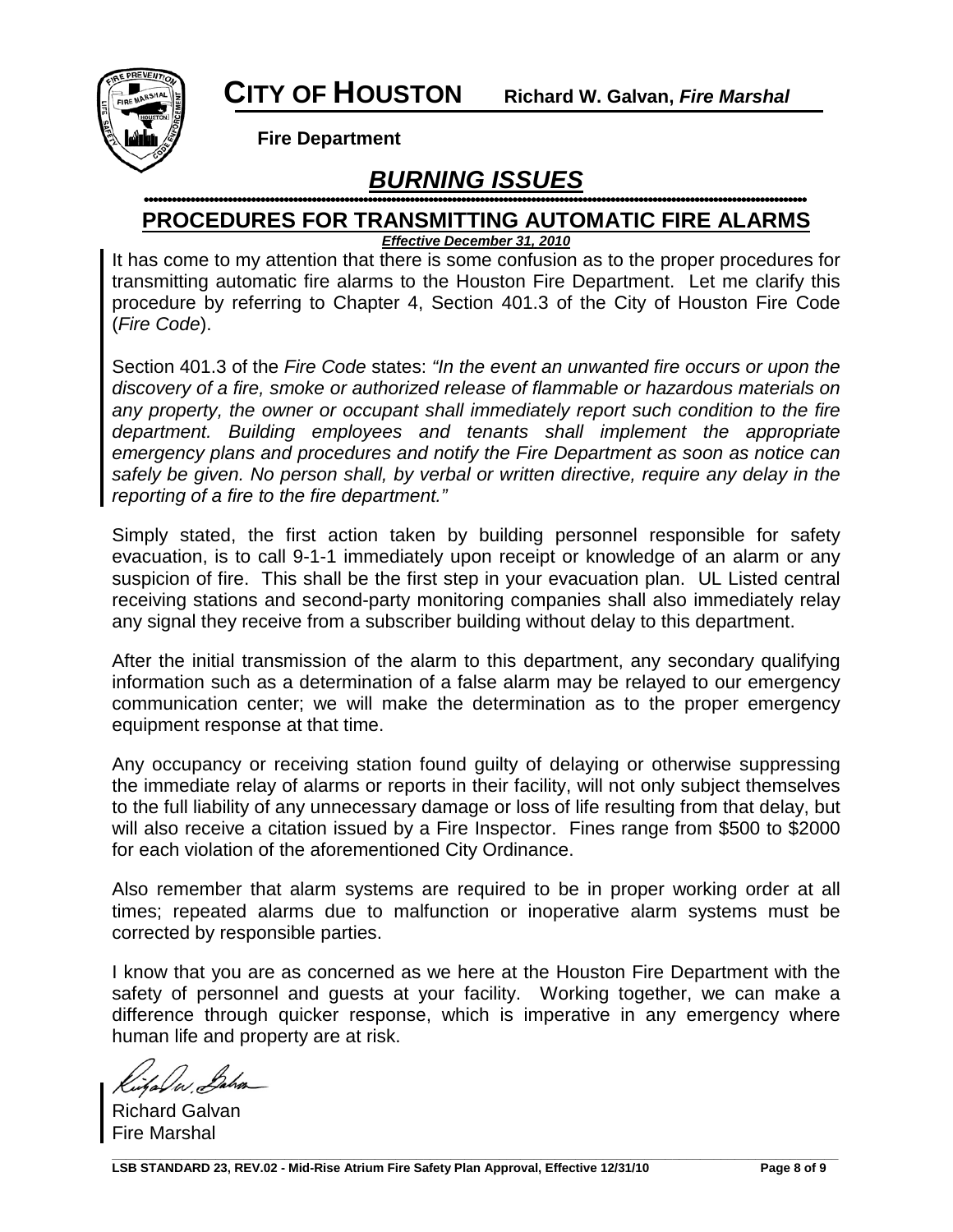

**CITY OF HOUSTON Richard W. Galvan,** *Fire Marshal*

 **Fire Department**

#### **Fire Alarm System Maintenance During Construction in Buildings**

*Houston Fire Code Section 901.6 Fire detection, alarm and extinguishing systems shall be maintained in an operative condition at all times, and shall be replaced or repaired where defective. Nonrequired fire protection systems and equipment shall be inspected, tested and maintained or removed.*

If the nature of construction warrants, the following options are approved by the Houston Fire Department, in accordance with the *Fire Code,* during the full or partial construction of floor(s) within a building:

- 1. Installation of molded plastic cups over smoke detectors.
- 2. Installation of bags over smoke detectors.
- 3. Replacement of smoke detectors with rate-of-rise heat detectors.

If cups or bags are installed, a written process shall be established by the Building Management and included into all Building's Constructions Rules and Regulations to ensure:

- 1. Proper installation of cups/bags.
- 2. Proper removal of cups/bags whenever area is unoccupied and following up to verify removal.
- 3. Maintenance of daily documentation of involved locations, including contact names.
- 4. Designation of appropriate person(s) in construction area to activate the fire alarm, call the Houston Fire Department and building management in the event of an actual smoke / fire situation.

Heat detectors are not acceptable in elevator lobbies. Lobbies must have cups/bags installed on smoke detectors.

The Houston Fire Department does not allow the disabling of an alarm system by device, zone or floor, nor the complete deactivation of the fire alarm system.

In the event of demolition of a floor(s) including the removal of the fire alarm system, building management shall:

- 1. Notify the Houston Fire Department Office of Emergency Communications by telephone at: (713) 884-3143 fax (713) 884-4237. telephone at: (713) 884-3143
- 2. Check with an alarm company for temporary alternatives.
- 3. Minimum requirements are a temporary standpipe and two exits from the building.

Violation of the above requirements may subject the building management to Fire Code citations, (fines \$500 - \$2000) for each violation, and /or fines for violation of False Fire Alarm Ordinance.

ital w Baha